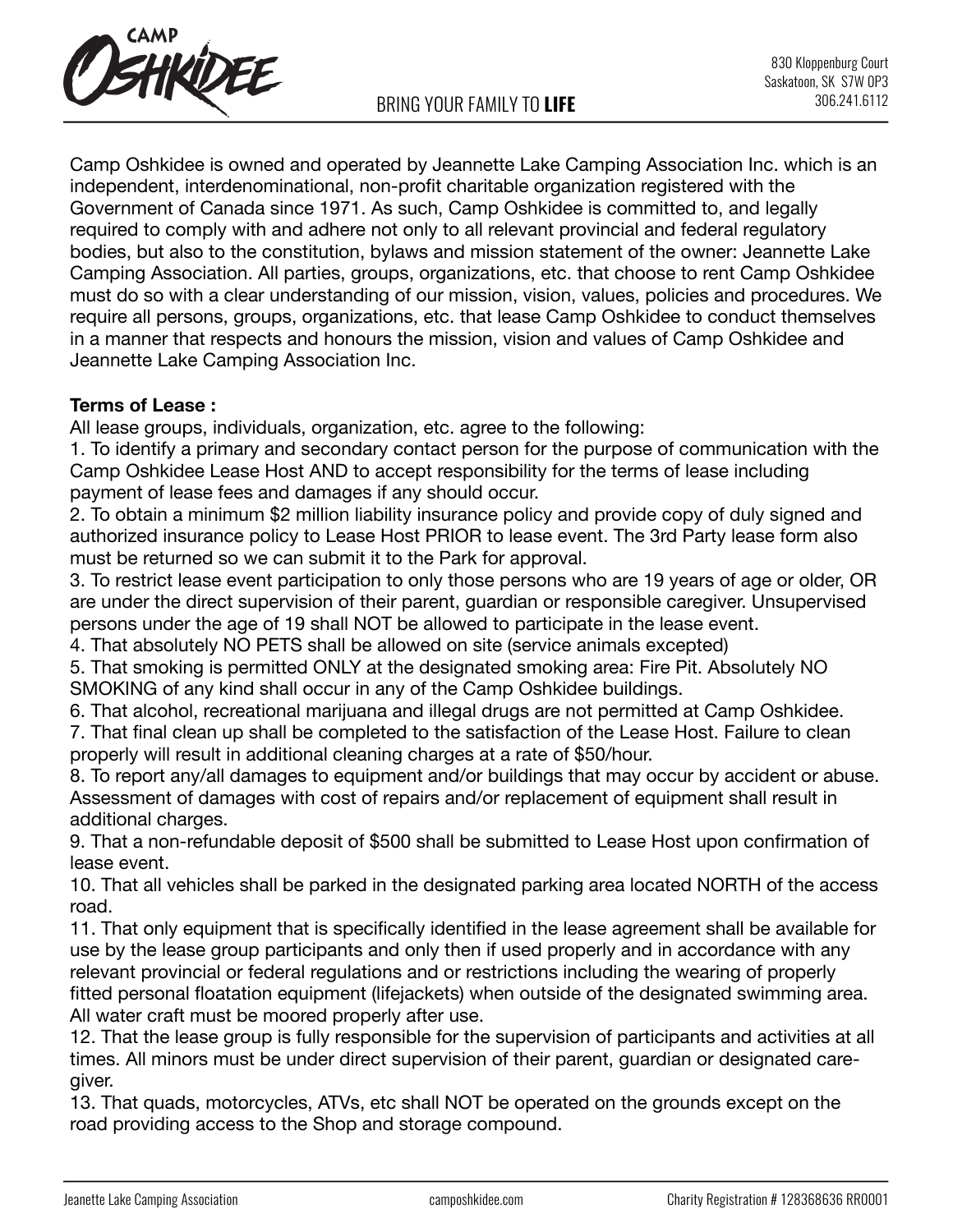14. That I/we have read and understood and agree to comply with the following **Guest Use Policy** and **Holds Harmless Agreement**:

**CAMP OSHKIDEE Hold Harmless Agreement** Waiver and Release of Liability and Indemnification Re: Use of and participation in Camp Oshkidee/Jeanette Lake Camping Association facilities and activities

**Liability Warning** Neither Camp Oshkidee nor Jeanette Lake Camping Association, nor their agents, employees, servants or volunteers, guarantee, and they assume no responsibility for, the safety of the persons or property of participants or spectators. No person may participate or attend without having signed the below Liability Release Agreement. **All persons participating in the lease event must be informed that they enter Camp Oshkidee at their own risk. Liability Release and Indemnification Disclaimer Clause** 

Neither Camp Oshkidee nor Jeanette Lake Camping Association, nor their agents, employees, servants or volunteers, are responsible for any loss or damage suffered by any person in relation to their participation or attending, or related travel, for any reason whatsoever, including negligence or gross negligence on the part of Camp Oshkidee or Jeanette Lake Camping Association, or their agents, employees, servants or volunteers.

# **Agreement**

In consideration of our participation and/or attending, and for other good and valuable consideration hereby acknowledged, We, the undersigned, do hereby remise, release and discharge and further covenant and agree to indemnify and save harmless Camp Oshkidee and Jeanette Lake Camping Association, and their agents, employees, servants and volunteers, and their successors and assigns, from any and all manner or causes of action, suits, claims and demands whatsoever, both in law and equity, resulting from any and all loss, theft, property damage, personal injury or death sustained by us, or by anyone else on our behalf, in respect of, or arising out of, our participation or attending, or related travel, and that our participation and/or attending is entirely at our own personal risk and legal responsibility. **We further agree to assume all risks involved in, and legal liability** which may arise from, our participation and/or attending, including related travel, and agree to pay the cost of any emergency transportation of our person and/or belongings that may become necessary agree to Camp Oshkidee and Jeanette Lake Camping Association, their agents, employees, servants and volunteers, relieving themselves of all risks involved in, and the legal liability for, losses and damages of all and every description which may occur in relation to our participation and/or attending or related travel acknowledge having read this Waiver And Release Of Liability And Indemnification, that understand the effect of same and that it is a full and final release of any claims as aforesaid and **that we understand the responsibility which we have assumed thereunder, that we are of full age and that we willingly, and without coercion from any party, are authorized to accept the terms** of the above Liability Warning and Disclaimer Clause and this Agreement by our signatures below.

Commitment to Communicate Terms We willingly **accept responsibility to effectively communicate to all persons** who participate in the lease event the terms of the above Holds Harmless agreement. Further, we willingly accept responsibility for supervision, safety and wellbeing of each person who participates in the lease event for which we are primary or secondary contact person. We understand and agree that Camp Oshkidee, its staff, or agents reserve the right to dismiss a lease event attendee who is in their opinion a hazard to the safety and well being of others or who appears to have disregard for the reasonable guidelines of the camp. We have read the application and lease documents and conditions for use. On behalf of ourselves and the members of our party, we understand and accept the above terms and conditions.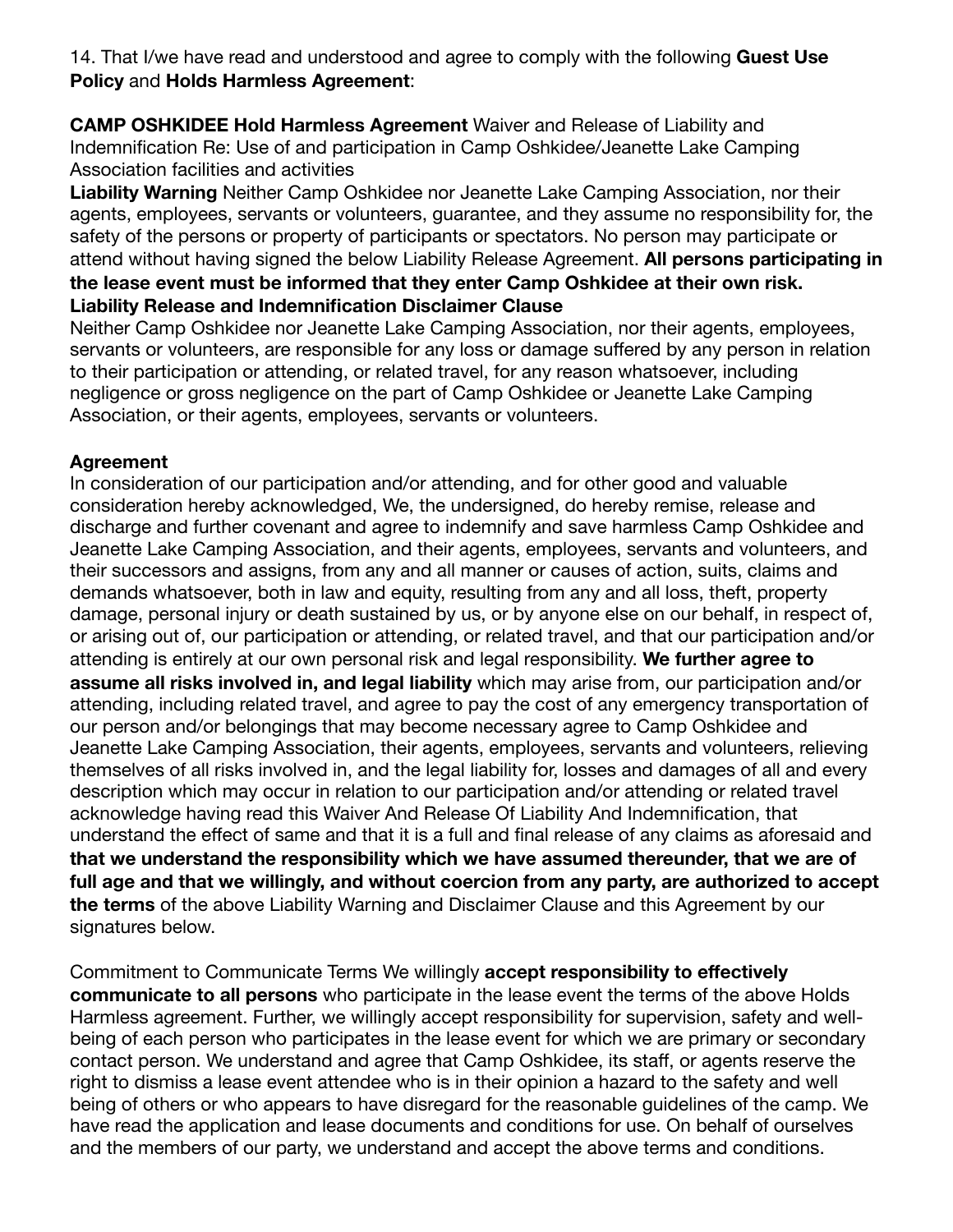**Guest Use Policy For Camp Oshkidee** Camp Oshkidee is a ministry of Jeanette Lake Camping Association. Our policies and practices are in keeping with our Evangelical Christian statement of faith which includes an affirmation of Jesus Christ as our Lord and Saviour. A simplified version of the Camp Oshkidee mission statement is to 'expand the Kingdom of God as instructed by the teachings of Jesus, one camper at a time' Oshkidee, which means **'**a new spirit within**'** is to be a setting where all who come have opportunity to experience personal renewal while in the presence and glory of God through discovery, reflection, interaction, community and nature. In a practical sense this means we seek to facilitate the meaningful interaction of people with the Creator: the wholesome interaction of people with creation and the interaction of people within a community. The facilities of Camp Oshkidee are available for rent to the general public. We ask that clients who choose to use our facilities respect our general mission and purpose. We expect that they will abide by the on-site rules and regulations which address operational and safety concerns. The administration of Camp Oshkidee reserves the right to deny the use of the facilities to any rental applicant whose actions are deemed contrary to the mission and purpose for which Oshkidee was created. If a deposit has been provided and a rental contract entered into prior to the refusal, Camp Oshkidee will refund the deposit without penalty.

| Name of Primary contact (print)___________________________  |                                                                                                                                                                                                                                |  |
|-------------------------------------------------------------|--------------------------------------------------------------------------------------------------------------------------------------------------------------------------------------------------------------------------------|--|
| Position of authority with lease group ___________________  |                                                                                                                                                                                                                                |  |
|                                                             | Date ______________                                                                                                                                                                                                            |  |
| Name of Secondary contact (print) ____________________      |                                                                                                                                                                                                                                |  |
| Position of authority with lease group ____________________ |                                                                                                                                                                                                                                |  |
|                                                             | Date the control of the control of the control of the control of the control of the control of the control of the control of the control of the control of the control of the control of the control of the control of the con |  |

Camp Oshkidee Board of Directors Adopted: 2018 Revised

\*\*\* Confirmation of reservation will only occur once Camp Oshkidee has received signed and witnessed lease documents, 3rd Party Lease Agreement with copy of insurance policy and the required deposit.

Upon arrival, your booking deposit will become an excessive cleaning/damage deposit. After completion of excessive cleaning/damage assessment, the appropriate remaining balance from the deposit shall be deducted from your final invoice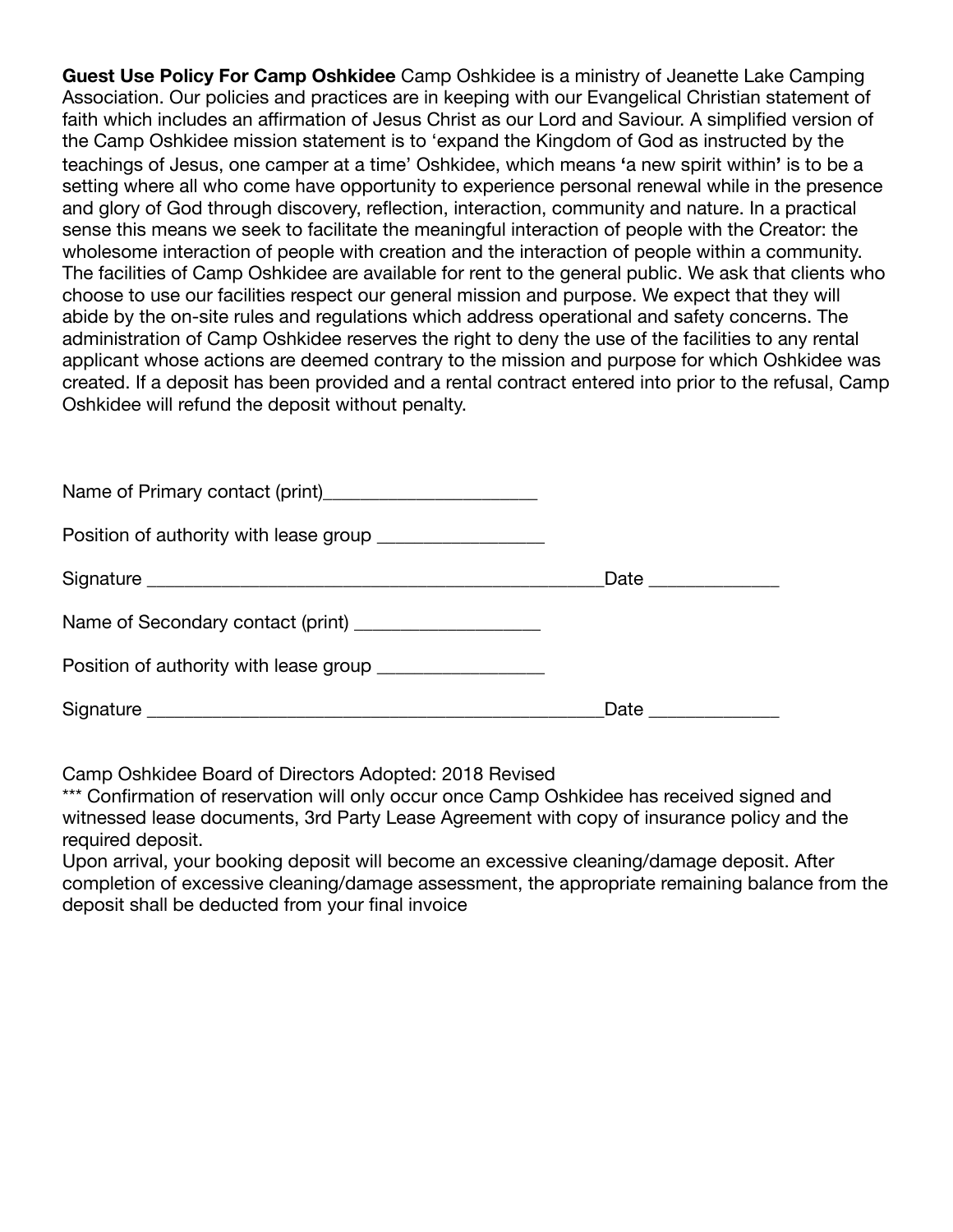Ministry of Parks, Culture and Sport

# **Application for Third Party Use of Institutional Camp on Provincial Park Land**

Page 1 of 3

Page

This form is to be used only as an application from an Institutional Camp Lessee requesting approval for third party use of the camp. Please complete in full. Incomplete forms will be returned.

| <b>LESSEE:</b>                                                                                                                                                                                                                                                                                                              | THIRD PARTY APPLICANT:                                                                                                                                                                                                                                                                                               |  |  |
|-----------------------------------------------------------------------------------------------------------------------------------------------------------------------------------------------------------------------------------------------------------------------------------------------------------------------------|----------------------------------------------------------------------------------------------------------------------------------------------------------------------------------------------------------------------------------------------------------------------------------------------------------------------|--|--|
| Jeanette Lake Camping Association<br>Full Legal Name                                                                                                                                                                                                                                                                        | Full Legal Name                                                                                                                                                                                                                                                                                                      |  |  |
| Mailing Address<br>606 - 315 5th Ave N                                                                                                                                                                                                                                                                                      | Mailing Address                                                                                                                                                                                                                                                                                                      |  |  |
|                                                                                                                                                                                                                                                                                                                             |                                                                                                                                                                                                                                                                                                                      |  |  |
|                                                                                                                                                                                                                                                                                                                             |                                                                                                                                                                                                                                                                                                                      |  |  |
|                                                                                                                                                                                                                                                                                                                             |                                                                                                                                                                                                                                                                                                                      |  |  |
| Contact Person Gil Klassen                                                                                                                                                                                                                                                                                                  | <b>Contact Person</b>                                                                                                                                                                                                                                                                                                |  |  |
| (if different than above)                                                                                                                                                                                                                                                                                                   | (if different than above)                                                                                                                                                                                                                                                                                            |  |  |
|                                                                                                                                                                                                                                                                                                                             |                                                                                                                                                                                                                                                                                                                      |  |  |
| Contact Person Phone Number 306-241-6112                                                                                                                                                                                                                                                                                    |                                                                                                                                                                                                                                                                                                                      |  |  |
| Cell Phone Number<br>306-241-6112                                                                                                                                                                                                                                                                                           | Cell Phone Number                                                                                                                                                                                                                                                                                                    |  |  |
| Work Phone Number                                                                                                                                                                                                                                                                                                           | Work Phone Number                                                                                                                                                                                                                                                                                                    |  |  |
| Fax Phone Number                                                                                                                                                                                                                                                                                                            | Fax Phone Number                                                                                                                                                                                                                                                                                                     |  |  |
| klassen.gil@gmail.com<br>E-mail address                                                                                                                                                                                                                                                                                     | E-mail address                                                                                                                                                                                                                                                                                                       |  |  |
| Check all that apply:<br>✓<br>Lessee has discussed with the third party applicant that leased area is<br>only to be used for educational, charitable or religious purposes.<br>Terms and conditions of the Institutional Lease have been discussed<br>✓<br>with the third party applicant and both parties are in agreement | Check all that apply:<br>Copy of Liability Insurance documents attached<br>✓<br>Applicant is employed by Ministry of Parks, Culture and Sport<br>□<br>complete Conflict of Interest form.<br>Use is for educational, charitable or religious purposes only. Please<br>V<br>specify below:<br><b>Operating Dates:</b> |  |  |

**PROPOSED PROVINCIAL PARK LAND USE**: (check and complete all that apply)

**Neighboring Activities**: Prior discussion with operators of neighboring businesses or local residents can help establish a successful relationship and prevent conflicts.

#### PROVIDE DETAILS OF INTENDED USE:

|           | Yes $\Box$ No $\Box$ Could this use conflict or compete with any businesses and activities or any other parties concerned? If yes please |  |
|-----------|------------------------------------------------------------------------------------------------------------------------------------------|--|
| identify. |                                                                                                                                          |  |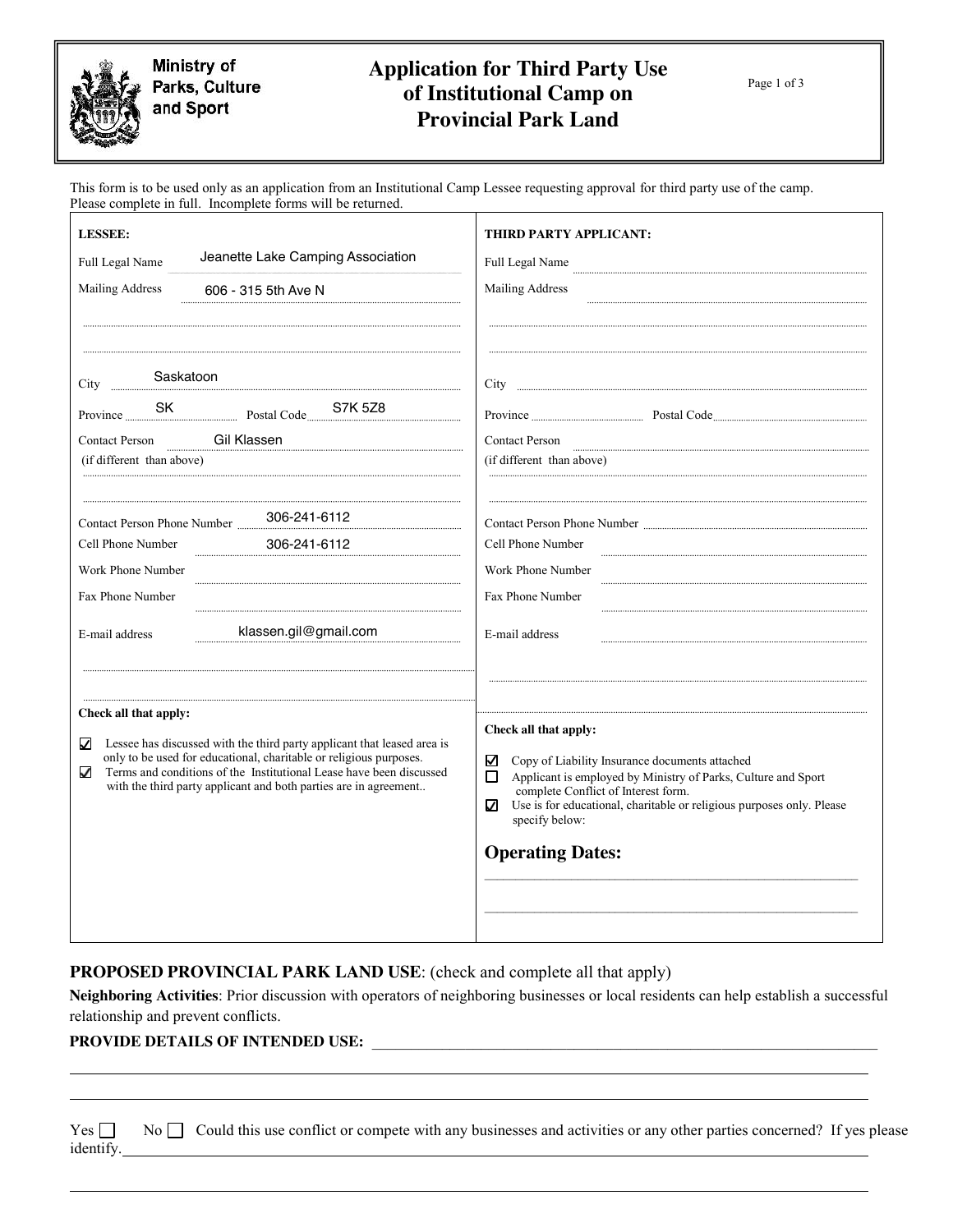| Application for Third Party Use of Institutional Camp on Provincial Park Land<br>Jeanette Lake Camping Association<br>Lessee:<br>Page 2 of 3   |  |                         |                                                                                                                                                  |  |
|------------------------------------------------------------------------------------------------------------------------------------------------|--|-------------------------|--------------------------------------------------------------------------------------------------------------------------------------------------|--|
| Yes $\sqrt{}$                                                                                                                                  |  |                         | No Services will be used by third party applicant – please indicate which or all: $\Box$ Power $\Box$ Natural Gas $\Box$ Water<br>$\nabla$ Sewer |  |
| Yes $\checkmark$<br>Third party applicant has been advised of appropriate waste management plans. Please indicate details:<br>$\overline{N_0}$ |  |                         |                                                                                                                                                  |  |
| ✓                                                                                                                                              |  | Solid Waste (garbage)   | they dispose of garbage in park disposal site                                                                                                    |  |
| ✓                                                                                                                                              |  | Sewage/Grey Water Waste | sewage to septic tank/lagoon                                                                                                                     |  |

#### **IMPORTANT INFORMATION**

**Completion of this form is a REQUEST by a third party applicant for use of an Institutional Camp on Provincial Park Land and does not authorize the use by the third party applicant until such time as Ministry of Parks, Culture and Sport review the request and advise of the decision upon completion of the review. Anything placed on the land by the third party applicant without approval may require removal.**

- **Third party applicant agrees to operate in accordance with all conditions of the Institutional Lease and the Institutional Camp Policy.**
- **Lessee will be responsible for any nuisance complaints, damage, destruction, or clean-up resulting from third party use.**

#### **Lessee & Third Party Applicant(s) Signature Box**

-to be completed and signed by the Lessee and Third party applicant(s) in front of a witness(es)

| the disposition which may be issued. | I/We declare the above statements are true and made for the purpose of requesting approval for third party applicant to use an Institutional Camp on<br>Provincial Park land. I/We have read and understand the important information stated above and are prepared to comply with all terms and conditions of |
|--------------------------------------|----------------------------------------------------------------------------------------------------------------------------------------------------------------------------------------------------------------------------------------------------------------------------------------------------------------|
| $.20$ .<br>Signed this day of        |                                                                                                                                                                                                                                                                                                                |
|                                      |                                                                                                                                                                                                                                                                                                                |
| Lessee                               | Witness or Corporate Seal                                                                                                                                                                                                                                                                                      |
|                                      |                                                                                                                                                                                                                                                                                                                |
| Third party applicant                | Witness or Corporate Seal                                                                                                                                                                                                                                                                                      |